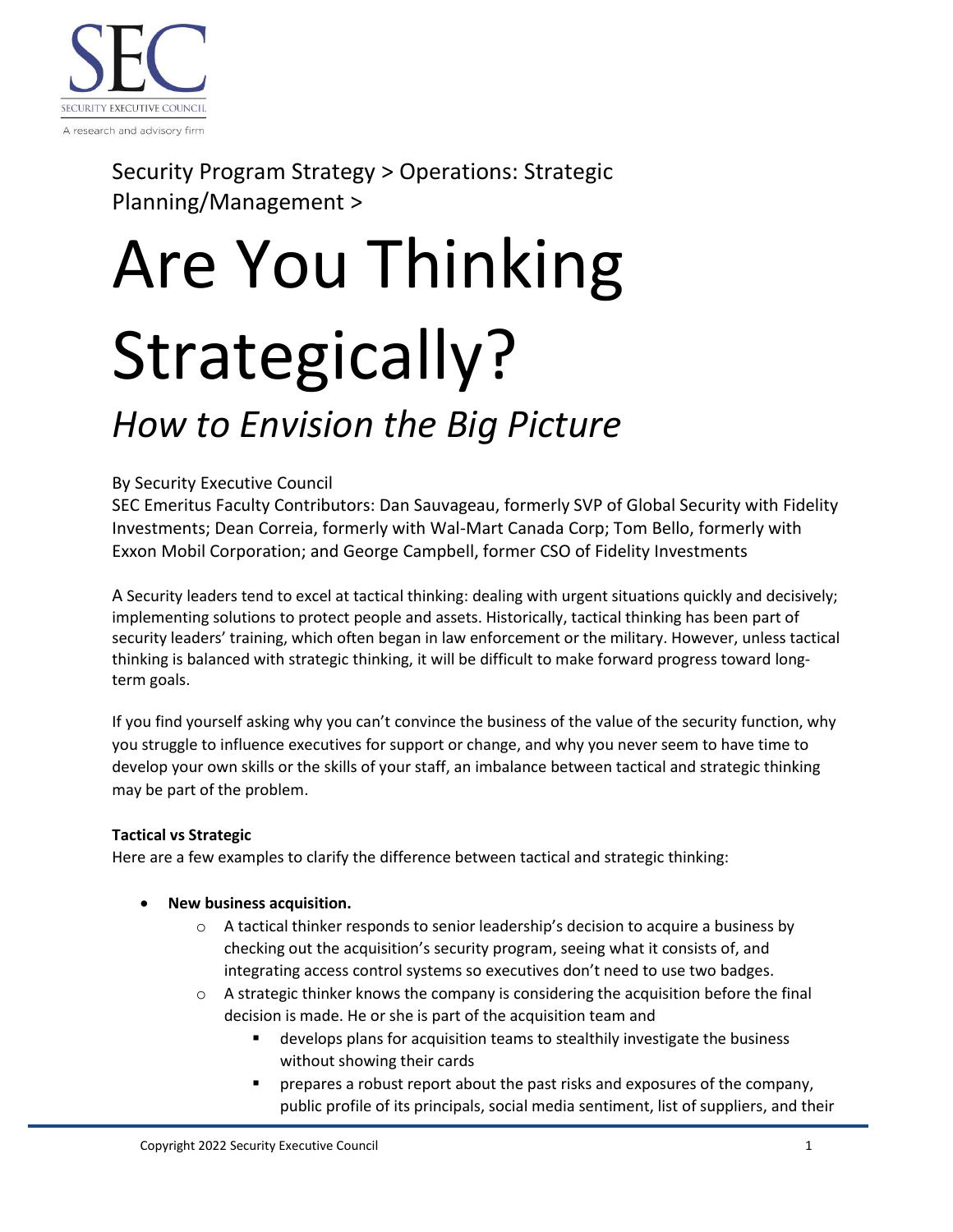past security and cyber risks that would be detrimental or costly to the acquisition

■ conducts deep dives on their 10k risk and scenario planning to get a sense of the health of their risk countermeasures and preparedness to respond to stated risks and/or how much risk/exposure the acquisition will cost

#### • **Use of security technologies and solutions.**

- $\circ$  A tactical thinker is familiar with all the traditional security tools and implements them by default for traditional purposes.
- $\circ$  A strategic thinker asks business leaders about their challenges and problems, explains security tools in place, and leverages them in creative ways to solve business problems. For example:
	- using security video analytics to display queuing data for customer service lines and responsiveness
	- using video for quality assurance of after-hours vendor services like cleaning
	- using access control readers on multifunction devices like office printers to reduce waste and improve information security
	- using access control data to assess office population density and space utilization to inform business decisions in HR and facilities

Put simply, tactical thinking asks "how." Strategic thinking asks "what if."

#### **Signs of Imbalance**

SEC faculty have worked with many security leaders who, for a number of reasons, think primarily tactically rather than both tactically and strategically. The following could indicate that you are overfocused on tactical thinking:

- You feel constantly overwhelmed
- You don't network or present at conferences or events
- You don't know your company's top three goals
- You have not read your company's 10K
- You talk about immediate needs, but not about the next quarter or the quarters beyond
- You don't know many key leaders in other functions at or above your level
- You are surprised by company announcements like mergers and acquisitions
- You find that senior management asks security risk-related questions of other groups, like public affairs or international government relations, rather than the security function
- You become aware that the company is engaging outside security experts without involving you
- You do not conduct annual strategic planning meetings or develop strategic plans that describe your mission, goals and objectives, with KPIs
- You are having trouble meeting your boss' expectations
- You collect incident reports and data but don't use it to develop actionable metrics

#### **Obstacles to Strategic Thinking**

"Who has the time?" This is one of the more commonly cited reasons security leaders put off strategic thinking. If all your time is being taken up by the day-to-day and by putting out fires, there could be a number of underlying issues.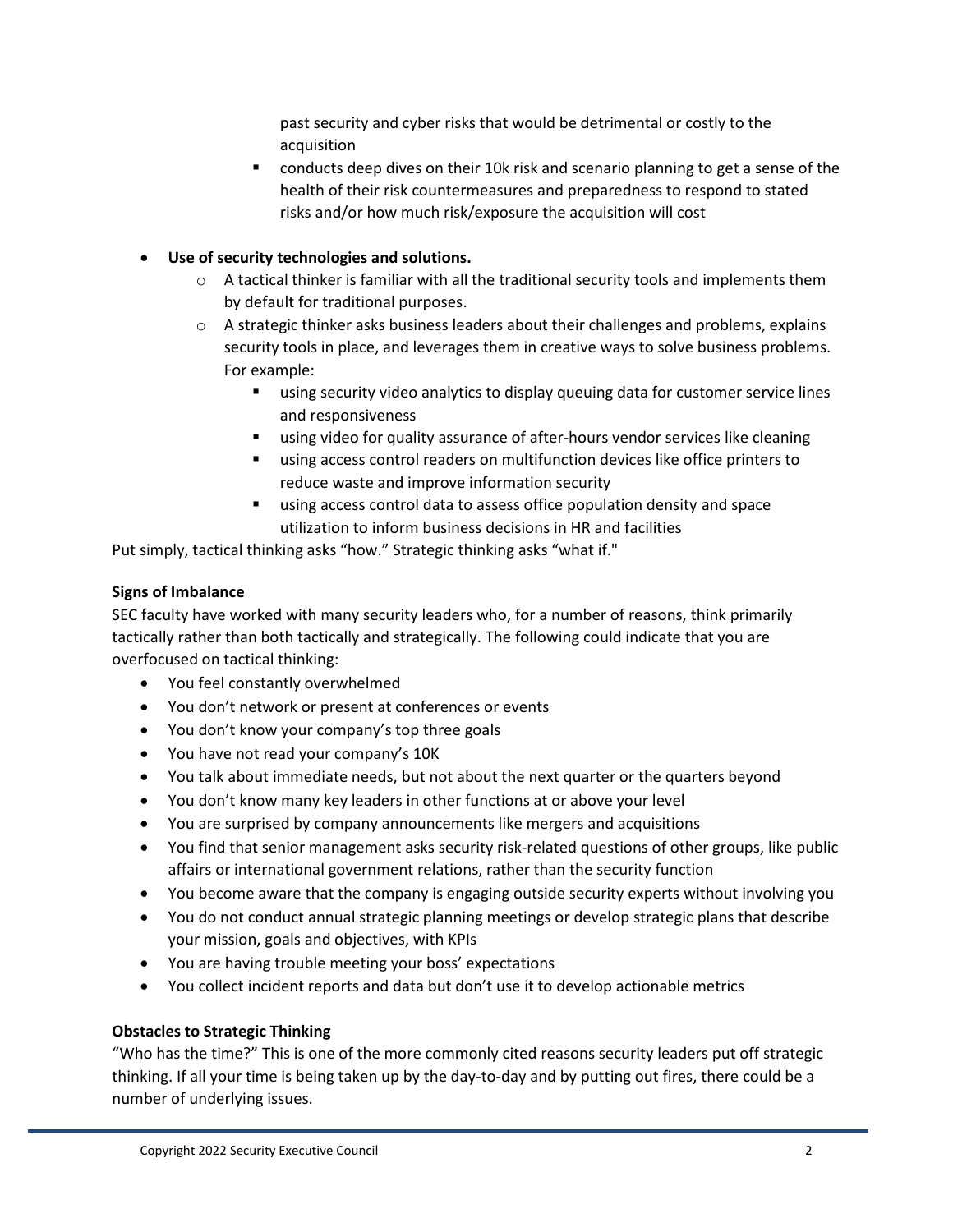- **You lack adequate resources to efficiently manage operational and tactical issues.** This could mean you operate in severe threat industries or locales, and/or you do not have adequate manpower to delegate, and/or you do not have the budget to implement enough solutions to mitigate everyday threats.
- **Your senior leaders perceive security as a crisis focused function, not a source of strategic business value.** This may be a sign of ineffective communication with business leadership and/or security's lack of understanding of the business' goals, mission, and strategic direction.
- **You are taking on too much, either voluntarily or because senior leaders have unrealistic expectations of you and your function.** This could mean they don't understand the function or its capability, or they haven't adequately resourced the function to meet their demands. Or it may mean you need to take a step back and work within your means.

#### **Tips for Finding Balance**

Unfortunately, there isn't a simple, pain-free way to free up time for strategic thinking. Improving the balance requires you to recognize the value and benefits of strategic thinking and to make the time to engage in it.

Our faculty shared several recommendations they offer to clients who would like to expand their strategic thinking time.

- Put it on the schedule. Block out a time to think strategically about the function and treat it like an important meeting – no cancelling.
- Meet with stakeholders. Ask them about their top objectives and risks, and about their perception of security. Ask about key changes, plans, coming investments, and forecasts.
- Meet with leaders in other functions, and invite them to your meetings. Ask them about their objectives and risks and how security can help meet them.
- Tour your company's sites.
- Find a mentor either within or outside your company.
- Read the business' 10K.
- Develop your team with next generation leaders you can rely on, so you can free up more time to think about the big picture.
- Make sure your team has annual performance objectives and personal development plans, and follow up to see how well they're being met.

The SEC helps clients and Tier 1 members think strategically by coaching them on how and where to connect with senior leaders, how to approach other leaders as a partner, how to align with the business' mission, and how to develop metrics that effectively tell security's story.

One of the reasons we developed the Next Generation Security Leaders program was to assist clients and their teams with thinking strategically.

To learn how we can help, contact us at [contact@secleader.com.](mailto:contact@secleader.com)